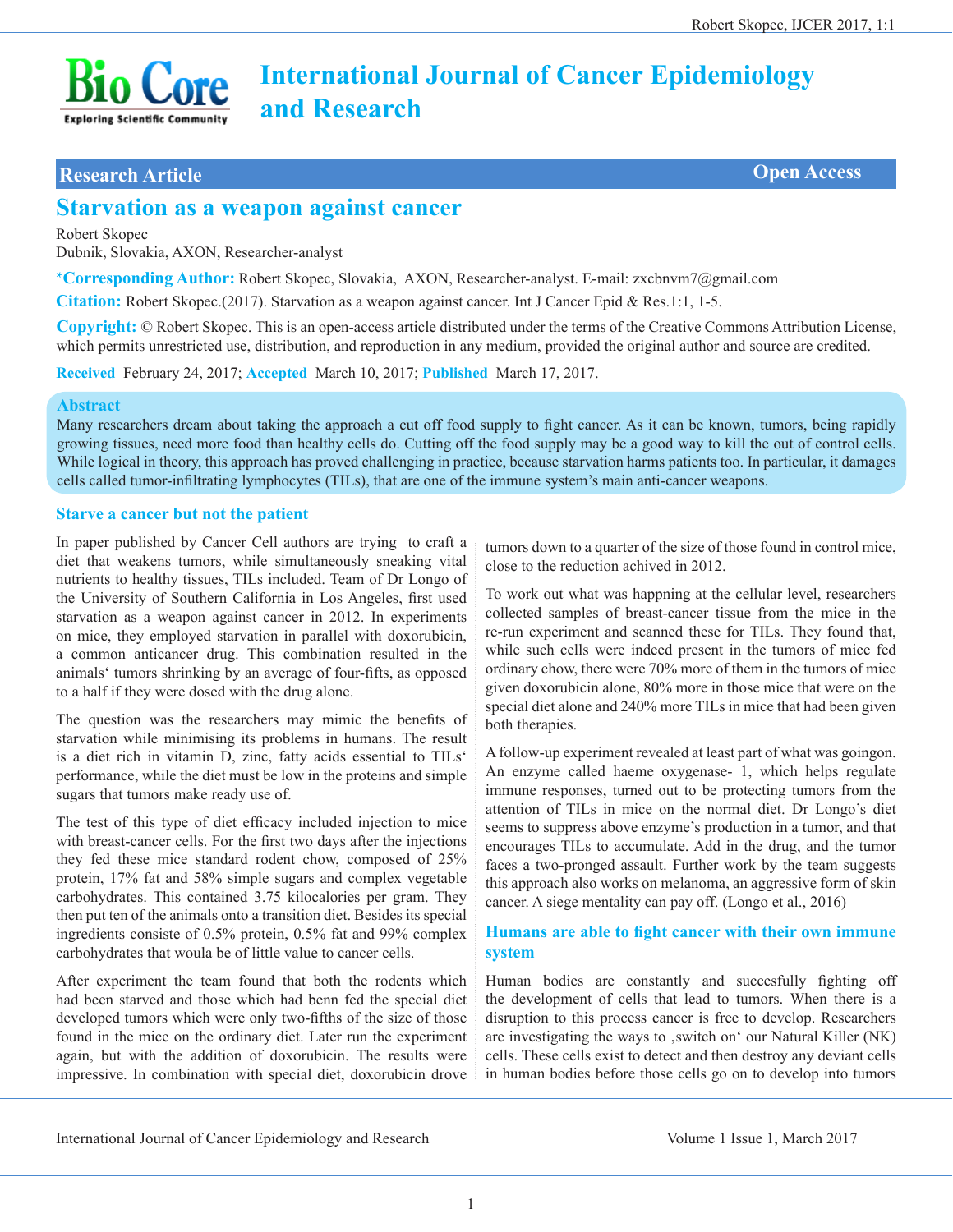or before infection spreads. Natural Killer cells are a key part of the human immune system that locate other cells posing a danger to health either because they are infected or because they are becoming a cancer cell.

It is known that abnormal cells sometimes escape the immune system and develop into a cancer. The researchers identified a 'protein brake' within Natural Killer cells that controls their ability to destroy their target tumor cells. In their paper published in May 2016 in Nature Immunology, they showed that when the brake was removed in an experimental model, the NK cells were better able to protect the body against metastatic melanoma.

Natural Killer cells rely on a growth factor called Interleukin 15 (IL 15) to activate. Research has shown that an inhibitor protein made inside the NK cells limits the ability of the NK cells to respond to IL 15 and therefore kill cancer cells. After identifying for the first time how this protein inhibits NK cell responses, researchers now hope that a drug can be developed that will improve the NK cells' response to this growth factor and help patients fight cancer with their own immune system.

This is about learning how to activate the NK cells of the individual patient and boost their immune system to tackle the disease. Research may lead to new immunotherapies that supercharge the body's Natural Killer cell and maintain it in a highly active state to more efficiently and specifically fight cancer. (Nicholson & Huntington, 2016)

#### **Bacteria may assist the immune system response against cancer**

Researchers have shown that various types of intestinal bacteria might be factors in both causing and preventing obesity, and in other conditions and diseases. Now, a UCLA study suggests that it could also potentially be used to reduce the risk for some types of cancer. The research, published online April 13 in a peer-reviewed journal PLOS ONE, offers evidence that anti-inflammatory , health beneficial' gut bacteria can slow or stop the development of some types of cancer.

It is possible to reduce a person's risk for cancer by analyzing the levels and types of intestinal bacteria in the organism, and then prescribing probiotics to replace or bolster the amount of bacteria with anti-inflammatory properties. It is not invasive and rather easy to do. Over millions of years, gut bacteria have developed into both good and bad types: The good ones have anti-inflammatory properties and the bad ones promote inflammation. The human body typically contains about 10 trillion bacterial cells, compared with only 1 trillion human cells.

Schiestl and his colleagues isolated a bacterium called Lactobacillus johnsonii 456, which is the most abundant of the beneficial bacteria, and which has some useful applications outside of medicine. As a Lactobacillus strain, it makes excellent yogurt, kefir, kombucha and sauerkraut. In the UCLA study the bacterium reduced gene damage and significantly reduced inflammation, a critical goal because inflammation plays a key role in many diseases, including cancer, neurodegenerative disease, arthritis and

lupus, an the aging process.

Previous research led by Schiestl presented the first evidence of relationship between intestinal microbiota and the onset of lymphoma, a cancer that originates in the immune system. The new study explains how this microbiota might delay the onset of cancer, and suggests that probiotic supplements could help keep cancer from forming.

For both studies, Schiestl and his team used mice that had mutations in a gene called ATM, which made them susceptible to aneurologic disorder called ataxia telangiectasia. The disorder affects 1 in 100,000 people, is associated with high incidence of leukemia, lymphomas and other cancers.

In the Cancer Research paper, Schiestl and his team showed that in the mice with more of the beneficial bacteria, the lymphoma took significantly longer to for. In the new study, the researchers analyzed the metabolites, molecules produced by the gut's natural metabolic action in the mice's urine and feces. They find that the mice that were receiving only the beneficial microbiota produced metabolites that are known to prevent cancer. Those mice had also more efficient fat and oxidative metabolism, whic the researchers believe might also lower the risk for cancer.

Among the other results, in the mice receiving only the good bacteria, lymphoma formed only half as quickly as it did in the other mice. In addition, mice with the good bacteria lived four times longer and had less DNA damage and inflammation. These findings lend credence to the notion that manipulating microbial composition could be used as an effective strategy to prevent or alleviate cancer susceptibility. Their findings suggest that composition of the gut microbiota influence and alter central carbon metabolism in a genotype independent manner. The use of probiotics-containing supplements would be a potential chemopreventive for normal humans, while the same type of microbiota would decrease tumor incidence in cancer susceptible populations. (Schiestl et al., 2016, Bullwinkle et al., 2016)

UCLA has a patent pending on the use of Lactobacillus johnsonii 456 as an anti-inflammatory agent.

#### **Microbiome can mean the difference between life and death in cancer**

Development in microbiome sequencing techniques are today leading to a personalized therapies for a number of diseases. The trillions of bacteria in our gut are critical for a wide range of key functions. While many are aware that our microbiota is important for digestion, it is now known that it also plays a key role in our immune system. The gut microbiota consists of up to 2,000 different species of bacteria as well as other kinds of microbes, including parasites and viruses.

Mapping the microbiome is critical to maintaining good health. Millions of people today regularly consume food-based probiotics and probiotic supplements without any map of their current bacteria. People eat yogurt, drink kombucha, and consume other fermented foods in the hopes of improving their internal flora. It

International Journal of Cancer Epidemiology and Research Volume 1 Issue 1, March 2017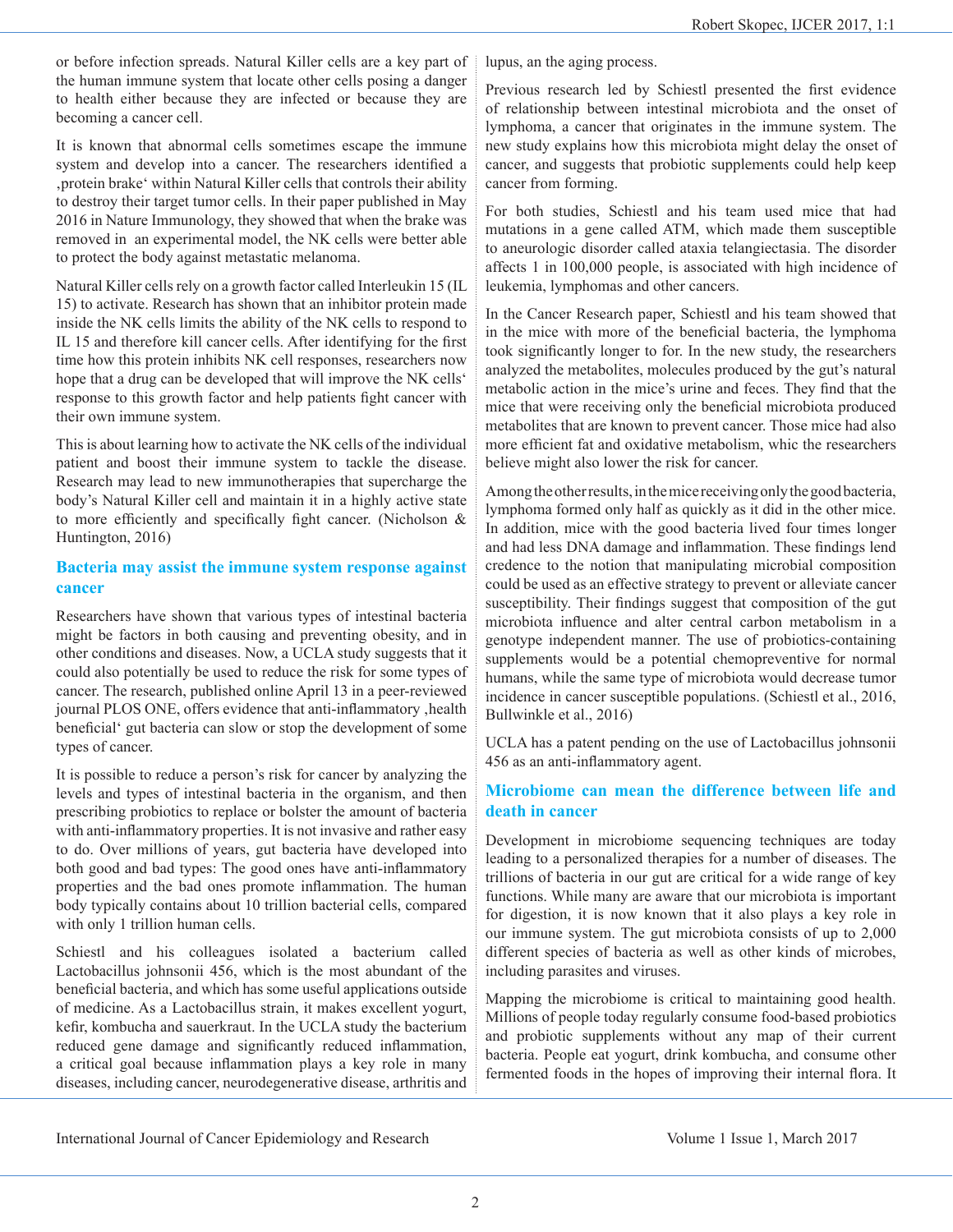makes more sense to first map each patient's microbiome to assess where they are lacking and only then carefully choose a proper supplement or eat certain bacteria-rich foods.

Microorganisms in the gut can be used to empower the immune system to fight cancer, as opposed to traditional therapies that dramatically weaken it. Perhaps the most astonishing aspect of the microbiota is its control over the immune system. Particular species of bacteria have been identified for their ability to upregulate the activity of antigen-presenting cells (APCs). Without properly functioning APCs, the immune system cannot respond to threats, whether it be a virus or tumor. When they are doing their job, APCs are able to bring the threat to the attention of B and T-cells, which initiate a chain of events to attack and eradicate the threat. The observation that Bifidobacterium, many strains of which are found in the gut, are able to increase the activity of APCs, has the potential to change the way treatment of cancer and other diseases is approached.

As with all systems of the body, balance is key. In the immune system, there is a checkpoint that stops the T-cells from overdoing it. Unfortunately, many cancer cells are able to take advantage of this mechanism to shut down the T-cell activity before the job is done. After a decade of research, a therapy was developed to prevent tumor cells from cheating the system. The therapy has been shown to improve the activity of T-cells in up to 35% of patients with melanoma (a form of skin cancer). A study published in Science reported that combining this checkpoint blockade therapy with supplements of Bifidobacterium could produce a much stronger immune response to tumor cells.

The University of Chicago research team found that variations in intestinal microbiota affected the growth of melanoma in mice. Mice who received an oral supplement of Bifidobacterium improved tumor control to the same degree as those who received the checkpoint blockade therapy, in comparison with the minimal tumor control exhibited by mice receiving neither. When mice were treated with both Bifidobacterium and checkpoint blockade therapy, tumor outgrowth was almost completely abolished !

This treatment involves no chemotherapy or radiation, instead, it empowers the natural mechanisms already present in the immune system using antibody therapy and a commercially available Bifidobacterium supplement to increase the activity of the APCs. The Bifidobacterium supplement used in the Science study to treat melanoma can be purchased for a mere \$42 a bottle.

This holds the promise of increasing the efficacy of anti-PD1 checkpoint inhibition immunotherapy, which currently is only effective for 25-35% of patients for a durable response. There are reports of greater numbers with combination of a CTLA4-blocker and anti-PD1 but this is a difficult treatments with very high probabilities of toxic side effects. If we can increase the durable response of anti-PD1 therapy to 65% of patients, we will the face of cancer treatment.

In addition to cancer, it is becoming well known that the bacteria in your gut have a big effect on the digestion system. Irritable bowel syndrome (IBS), is a disorder of the gut that affects about one out of ten people in the world. C. diff, a disease named for the bacteria causing it, is an infection causing a wide variety of potentially lifethreatening problems in the gut. Since these diseases are associated with an imbalance of bacteria in the gut microbiota, fecal matter transplants (FMTs) can treat the condition by reintroducing a healthy assortment of bacteria to the gut. As with probiotics, sequencing the microbiome would allow for a more patient-specific therapy directed at that problem. This same approach could be applied to the treatment of any number of diseases, completely changing the way we think about individualized therapy. We must also cover the human virome (the collection of all viruses resident in our bodies), some dormant for years. The new approach to the microbiome and virome will change medicine as we know it. (Sivan & Corrales et al., 2015)

#### **The link between altered gut microbes and changes in appetite and eating behaviors**

A new study suggests altering the makeup of gut micobes could be an effective way to adress obesity and related problems. This is the first study to specifically identify the mechanism by which changes in patient's gut microbes influences the likelyhood for developing obesity and metabolic syndrome, a cluster of conditions that include high blood pressure, high blood sugar, excess body fat around the waist and abnormal cholesterol levels.

In studies on mice, researchers at the Yale University School of Medicine found that acetate, a short-chain fatty acid, is responsible for modulating the production of insulin in rodents. They compared the effects of acetate and other short-chain fatty acids and discovered that the mice with higher levels of acetate were more likely to consume a high fat diet. The researchers than infused acetate into a group of rodents to see wheter it would cause the animals to put on weight. Injected the rodents with acetate stimulated insulin secretion by the pancreas.Higher level of insulin increases the storage of fat and prevents the body from releasing it for energy production.

Next, they injected acetate directly into brains of these rodents. This caused an increase in insulin production and stimulated the secretion of gastrin and ghrelin, two hormones that are known to increase food intake. To identify the link between altered gut microbes and changes in appetite and eating behaviors, the researchers transferred fecal matter from group of obese rodents to helthy rodents. That caused changes in the gut microbes of the healthy mice, and changes in acetate and insulin levels that could result in obesity.

Last year, the journal Open Forum Diseases published a case study of patient treated for C. difficile infection with fecal transplantation. Transplanting helathy stool, either through capsules or coloscopy, has more than a 90% success rate for clearing C. difficile infections. Her BMI rose from 26 to 33 in little over a year after the transplant. Physicians suspected the fecal transplant was most likely the cause of her weight gain, thereby showing the bugs in the gut may very well determine the girth of one's belly. (Alang & Kelly, 2014)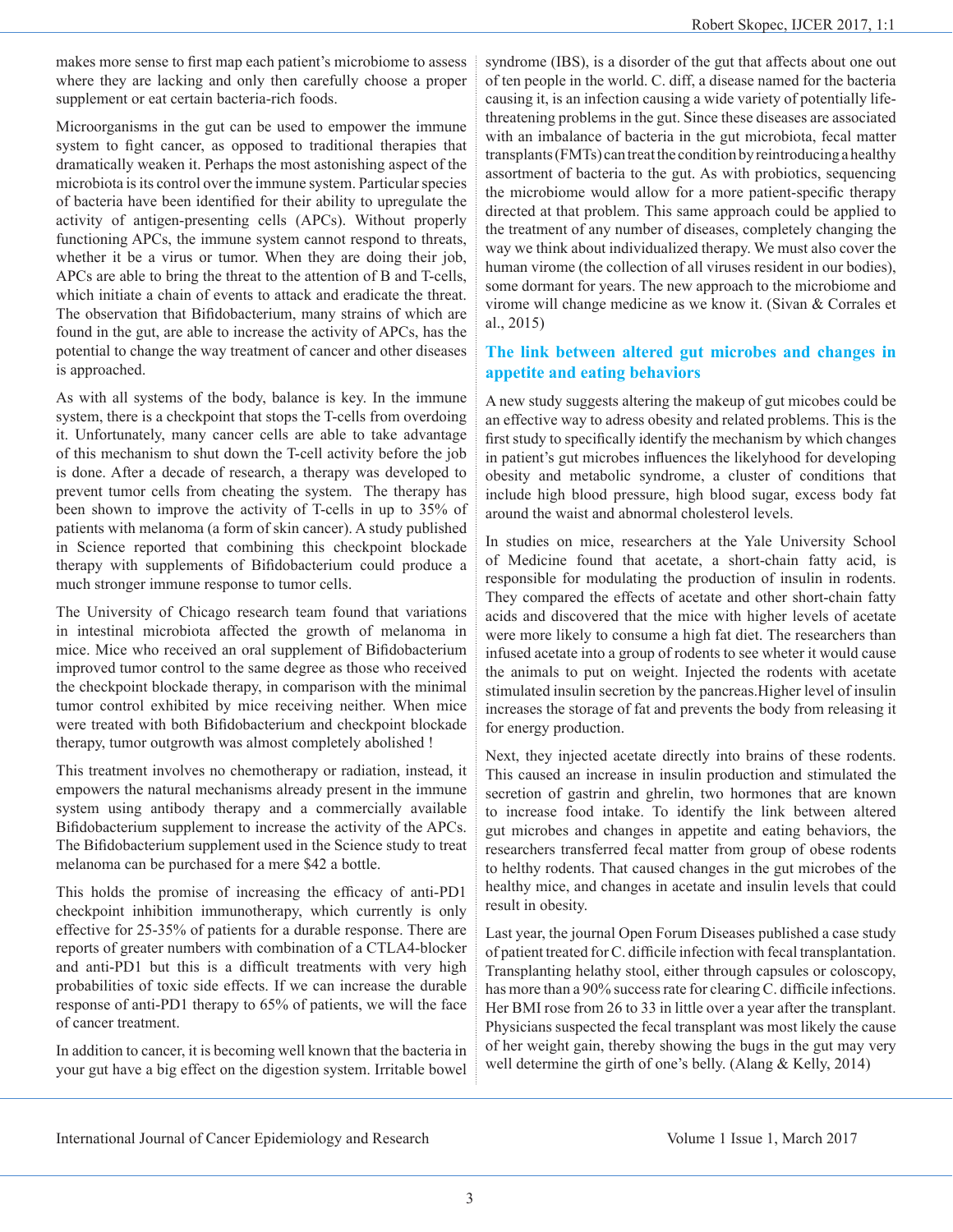#### **Block the metabolism of L-glutamine – the tumors stopped growing**

Researchers in the USA have discovered that reducing the amount of the L-glutamine amino acid in the body can block the growth of colorectal cancer tumors in mice. The first clinical trials on humans are due to begin this summer.

L-glutamine is a non-essential amino acid found in eggs, meat, fish, dairy products, cereals and pulses. It is also found in raw spinach and parsley, as well as Asian miso. It's recommended as a dietary supplement, for reducing intestinal permeability. Recent research has established that cancerous tumors rely on L-glutamine to survive and grow.

In this latest study, researchers found that a subset of colorectal cancer containing a genetic mutation called PIK3CA (a commonly occurring mutation in cancer cells) were particularly high consumers of L-glutamine when growing. When Professor Zhenghe John Wang and his team reduced the amount of L-glutamine available to these mutant cancer cells growing in laboratory dishes, the cells died.

This discovery, outlined in the journal Nature Communications, inspired the scientists to investigate the effects of depriving the cells of L-glutamine in mice with colorectal cancer tumors. They found that when mice were given a compound to block the metabolism of L-glutamine, the tumors stopped growing. This effect was not seen in tumors that did not contain the PIK3CA mutation.

The findings, which are currently the subject of a patent application, could lead to the development of a new drug to suppress tumor growth. The first clinical trials of an L-glutamine inhibitor in human patients with advanced stage colorectal cancer will begin this summer. (Yujun Hao et al., 2016)

#### **The parasite secretes direct the immune system to attack tumors**

Research on the parasite toxoplasma gondii (T. gondii), commonly found in cat feces, reweals how nasty and widespread it is. It's linked to the rage disorder, might boost one's risk of schizophrenia and other mental disorders. In an odd and probably fatal twist makes the mice it infects no longer fears cats.

New research out of Dartmouth's Geisel School of Medicine suggests that, at least in mice, it has a major upside: The parasite secretes specific protein that directs its immune system to attack ovarian tumors, researchers report in the journal PLOS Genetics. They built upon previous research to produce a vaccine that's a safe strain of T. gondii, one that could cure mice of multiple types of solid tumors, not just ovarian.

Ovarian cancer usually isn't detected until it has metastasized (it has spread to other tissues and organs). As a result, it accounts for the fifth-most cancer deaths among women, claiming more than 14,000 lives a year, per the American Cancer Society. Researchers note that clinical trials are already underway exploring the use of the bacterium Listeria monocytogenes to break the body's immune

tolerance of pancreatic tumors and essentially whip the immune system in the attack mode. T. gondii could work in a strikingly similarly way. What works in mice doesn't always in humans, there is a hope to develop therapies that attack the most aggressive tumors. The Holy Grail of the ovarian cancer may be near. (Fox et al., 2016)

### **Kamikaze Bacteria Attack Deep Tumors**

In mice, microbes released anticancer toxin that, with chemotherapy, shrank tumors. Bacteria have been engineered to manufacture anti-cancer drugs and self-destruct to spill this cargo deep inside tumors. In combination with chemotherapy, tha approach shrank a tumor in a mouse model for liver cancer more than chemotherapy alone.

To create the cancer therapy, University of California, San Diego researchers turned to Salmonella as this bacterium likes to colonise tumors as a way of hiding from the body's immune system. The bacterium was engineered to produce the toxin haemolysin, along with a chemokine to call in the host's own defences. A 'kill switch' was also design into them that would cause the cells to break open when flipped.

When tested in a mouse model of liver cancer, the bacteria did not perform better than chemotherapy alone, but in combination there was a significant effect. For the combined therapy the researchers observed decreases in tumor size and 50% increase in life expectancy in mice with metastatic cancer. Think of the bacteria as an army that enters behind enemy lines, to the interior of the tumor, which is where chemotherapy finds it hard to reach. The group previously reported that orally delivered engineered Escherichia coli colonise liver tumor tissue but not healthy organs.

The simultaneous self-destruction of the bacteria is under the control of a small signaling molecule, AHL, which flows in and out of the cells. Its introduction is stimulated by the presence of AHL so as the bacterial colony grows levels of the molecule rise. Once the concentration of AHL passes the threshold, a protein is produced that obliterates the bacteria's cell wall releasing its deadly cargo.

Once the density of Salmonella in the tumor reaches a few thousand bacterial cells, the self-destruction switch is tripped, releasing more anti-cancer drugs and killing off 90% of the bacteria. The 10% of the bacteria that survive regrow the population. This cycle of growth, self-destruction and drug release continues.

The bacteria lose their ability to deliver drugs after about 18 days, but oral administration means it is easy to take another dose. Researchers are modifying bacteria so that they kill any remaining bacteria from a previous dose, in addition to cancer cells, so that they wipe the slate clean.

An advantage with this approach is that the bacteria synchronously lyse and so their population shrinks. That is a safety mechanism. This restricts the bacterial population to a defined size, which minimizes the risk of an adverse systemic inflammatory response in a patient. This changes our thinking about how to engineer